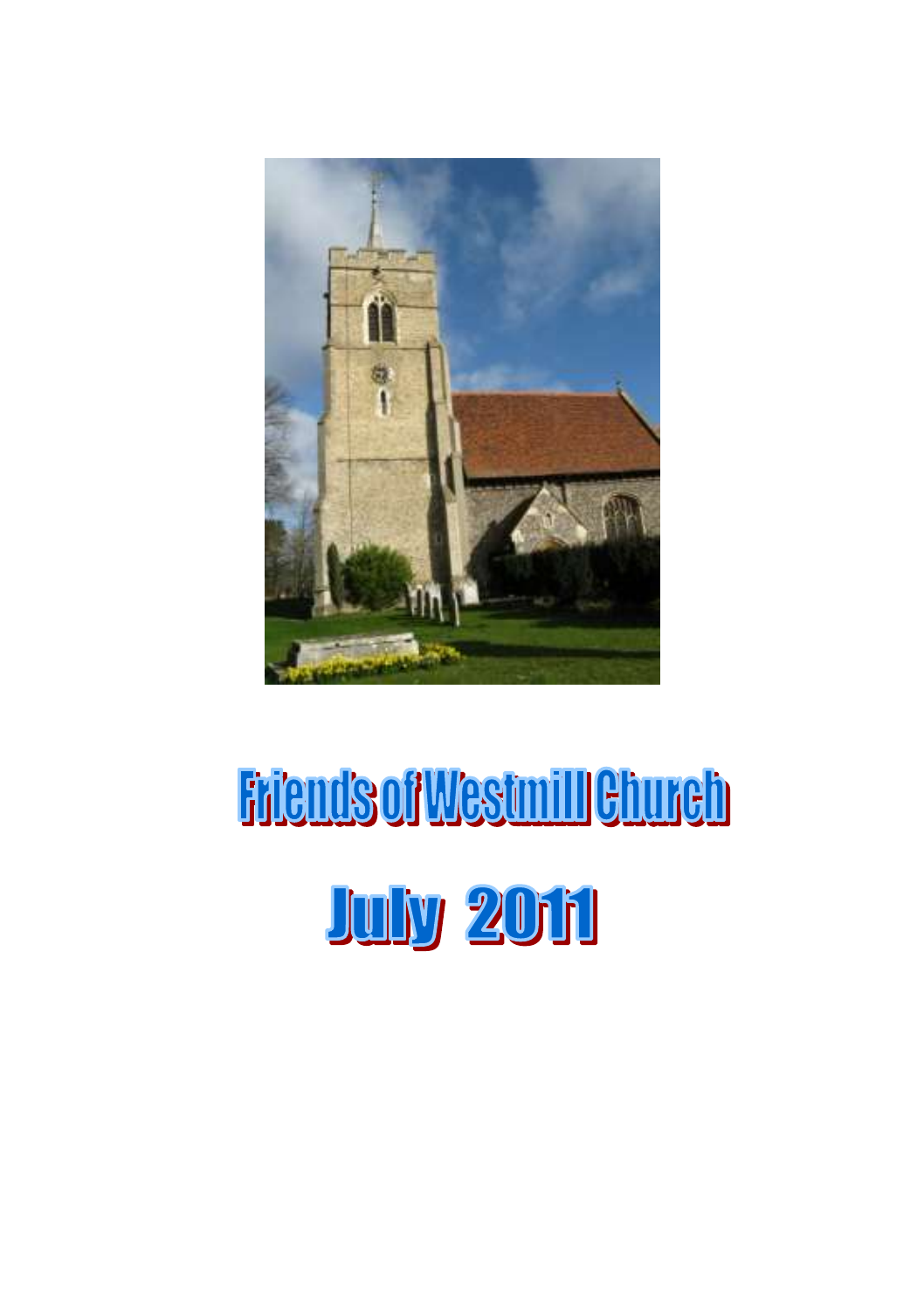Thank you to all those who helped with our recent Flower & Music Festival, whilst it was hard work it was very rewarding. Thanks to Winston Pickup, our treasurer, who has now completed the accounts in record time showing a grand total of just over £2500. (A brief copy of the accounts is on the Village Notice board) the result I think you will agree is a very good figure to add to our funds.

Sally Cousins & Kerry Joyce together with many helpers spent several days before the Festival preparing the flowers and arranging the various displays. When they had finished they presented us with some stunning arrangements. Thank you Sally and Kerry for transforming the Church with your very talented skills. The stalls in the Churchyard raised some very respectable sums. Thanks to Liz Holland & Jane Sloan with their Grand Draw, Helen Cowler and helpers for the Cake stall and of course all those ladies who made the delicious cakes. Muriel Parson, Jaqui McRae & Judy Thody sold many more books than in the past. Jan James & Michael McRae had an overwhelming number of bottles and tins to deal with but all went by the end of the day. Lucia Knight & David Mills managed to handle Buttercup and persuaded many people to guess her weight (which was 61 kilos). Debbie Hardcastle & Claire Shenton expertly painted many faces much to the delight of children & adults alike. The photo exhibition attracted enormous attention and from the photos displayed visitors were able to choose 12 so that a calendar for 2012 will be produced for sale later in the year. Grateful thanks to Wendy & Nigel Leaney who both spent many hours preparing and staging the wonderful photo exhibition, and to John King for the old photos of Westmill. Olga & Ray Partridge with the help of many friends provided delicious teas on both days, our grateful thanks to Mrs. Betty Mildren for the use of her garden for Saturday's teas. Thanks to Mike Harding & Russell Phipps for the sound system.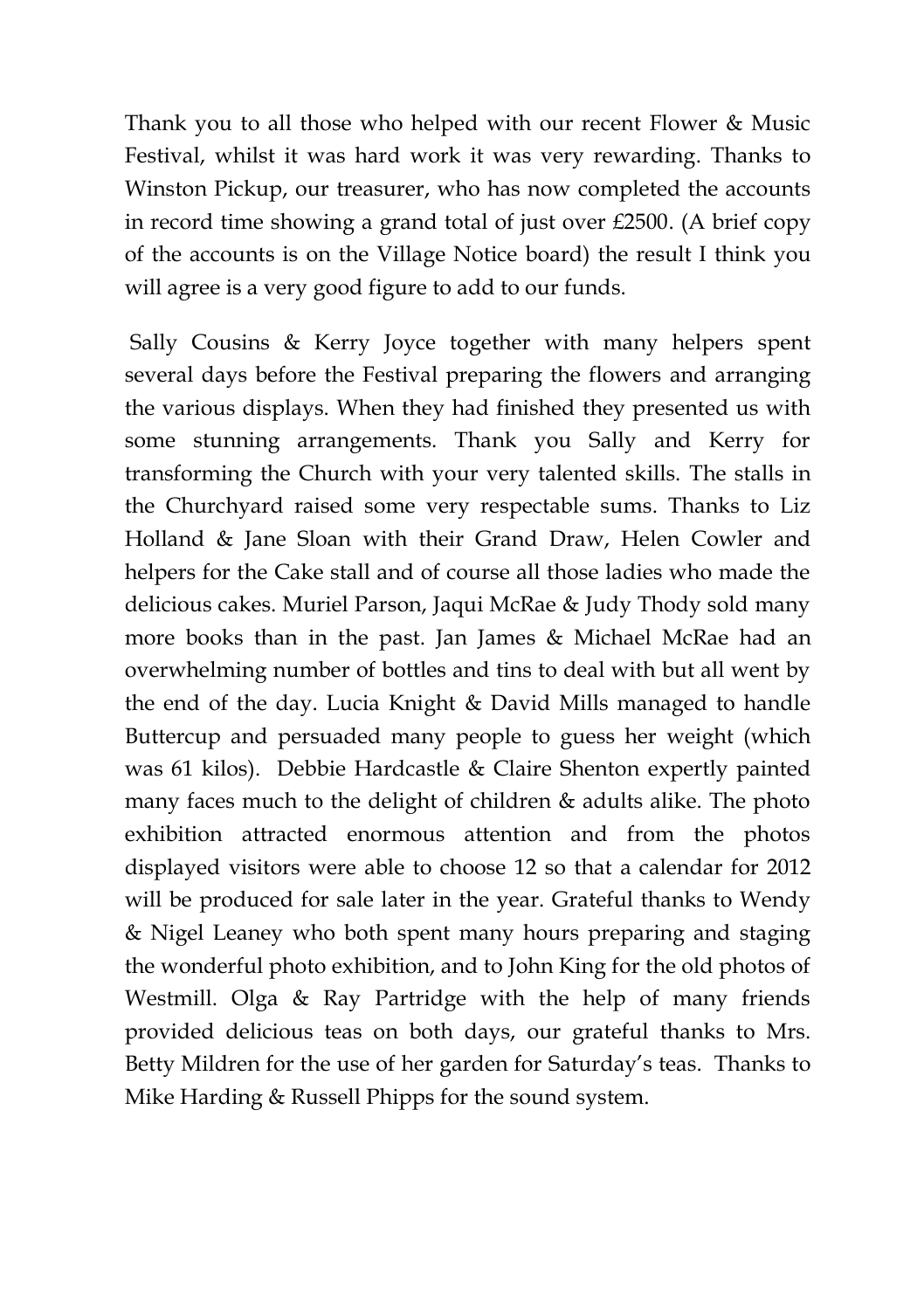Brian Peters & Malcolm Taylor had many children & big kids to view their well laid out railway exhibition in the Village hall

The Musical evening raised just over a thousand pounds. Special thanks to Sarah Hill who produced the evening entertainment supported by Chris Peirce, Nick Gregory, David Kirby, Raf Ruocco, Di Bowtell & Keith Chambers. The variety of music covered Jazz, Folk singing & Opera. During the interval wine was served in the marquee, this was a most enjoyable evening. The amusing cartoon pictures so expertly drawn by Sarah Hill's mum were sold for the benefit of FOWC

Thanks to Pat Murray, John Edwards, Peter Eaglesfield & Chris Peirce for their organ recitals during Sunday Afternoon. The weekend ended with a rousing Songs of Praise.

Finally thanks to all those who provided Books, flowers and greenery, prizes for the draw and bottle stall, door sitters and manpower for the many moving tasks that are needed to stage this type of festival. Thanks to the Greg Trust for the use of their facilities. To David McMullen for the Car Park field to John Bowtell & Steve Cowler as Car Park attendance and to David House for this year's huge marquee.

#### Forthcoming events

## **October 10th Police Choir Concert in the Church get tickets (£8) early from Jan 272217 Or Liz 272181 this will be a sellout**

### **November 25th Variety Concert in Braughing Village Hall by Braughing Drama Group all proceeds to FOWC Tickets (£14)**

Other events being planned are: - (1) A Race night in the Sword Inn Hand & (2) A Golf Day. Details of these events later.